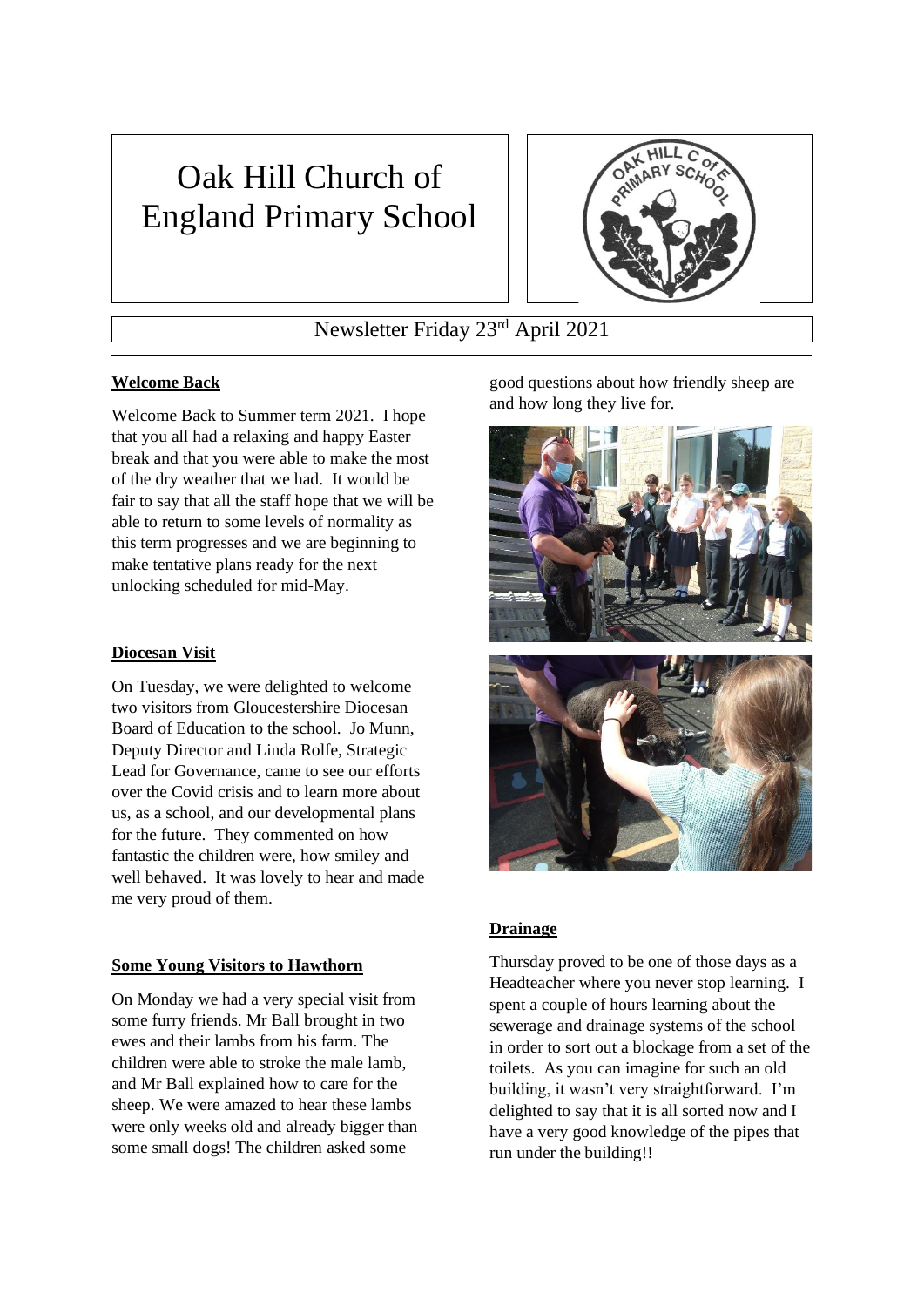

# **Swimming**

Just a reminder that swimming will commence for the children in Juniper next Friday.

## **Parents Evening**

You should all have received a Dojo message from me and an email link to a Google form from your class teacher to book a slot for Parents Evenings' next Tuesday and Wednesday. I know that the teachers are looking forward to virtually seeing you all. If there are any problems then please contact your class teacher in the first instance.

# **Half Termly Christian Value**



# **Church Service in Alderton**

HC for the Easter Season at 10.30am Alderton

BCP HC 6.00pm Great Washbourne

Technology allowing, you are able to Zoom and listen into the 10.30am Communion Service being held in Alderton

# Join Zoom Meeting

Topic: Holy Communion

Time: 10:30 AM London

[https://us02web.zoom.us/j/82052149954?pwd](https://us02web.zoom.us/j/82052149954?pwd=N3NDQnJ3eVNWVGE3N2c4c3pCalg4Zz09) [=N3NDQnJ3eVNWVGE3N2c4c3pCalg4Zz09](https://us02web.zoom.us/j/82052149954?pwd=N3NDQnJ3eVNWVGE3N2c4c3pCalg4Zz09)

Meeting ID: 820 5214 9954

Passcode: 203355

# **Maple Class**

It has been a super first week back in Reception, as we have started our new topic called 'Once Upon a Time'. We are exploring fairy tales and traditional stories, starting with learning how to retell and act out the story of Goldilocks. In Maths, our focus this week has been on composition of teen numbers and we have enjoyed using lots of different resources to explore these numbers, including the dienes. We noticed that Goldilocks kept breaking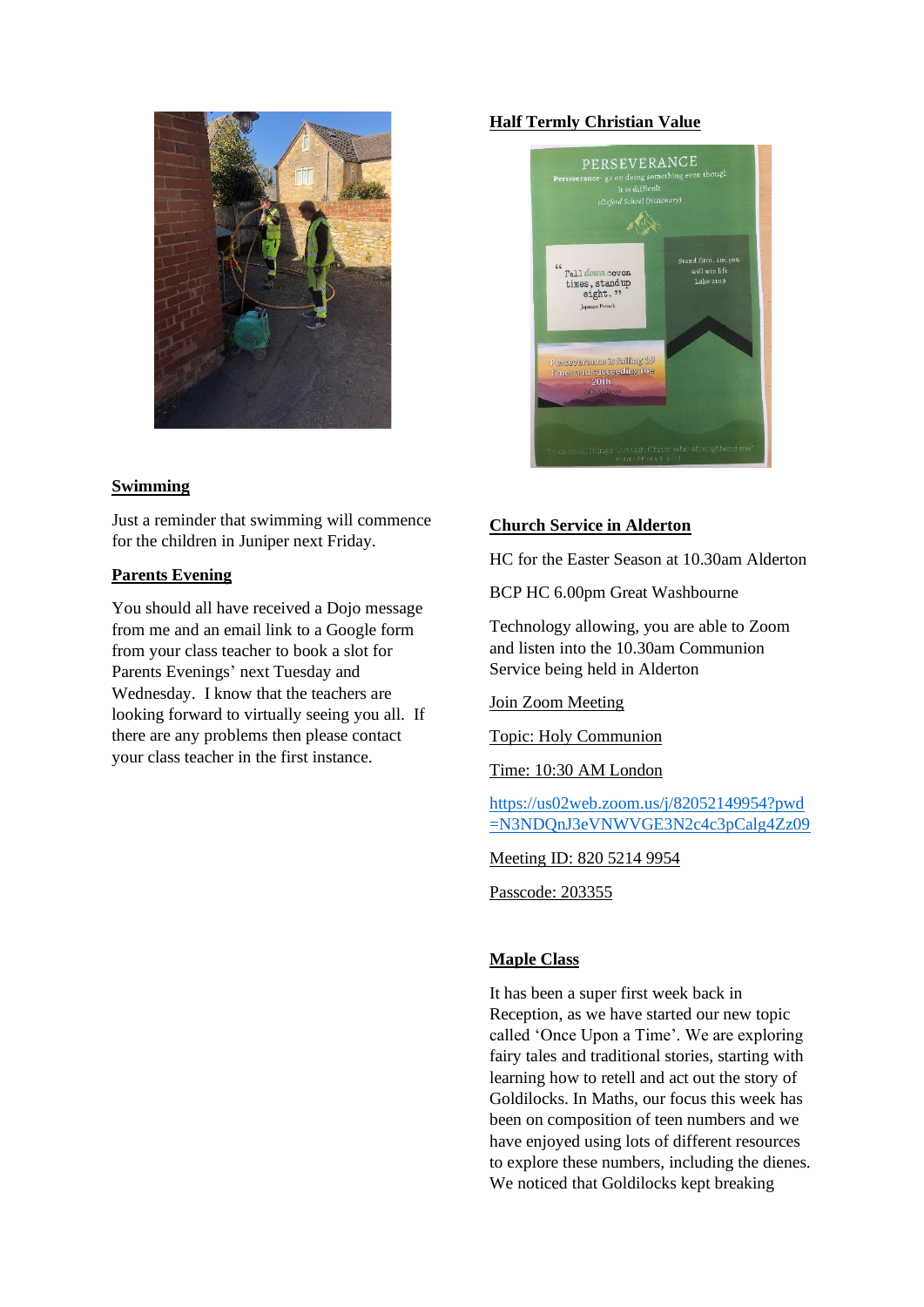things in the story, so we did some fantastic STEM work this week and made a real chair to sit on and a miniature bed. We even tried sitting on the chair and it supported us all, even Miss Tarling! (Until she broke it, just like Goldilocks!)





## **Willow Class**

We have begun our new topic this week called 'How Will I Get There?'. We have already started to explore transport in the past and compare it to the transport we use now. On Wednesday, we learnt about the invention of the wheel and during DT we had a go at creating a wheel ourselves to see if we could get them to roll! In English, we have been learning about contractions and how words can be shortened with an apostrophe. In Maths, we have begun our unit on measure. Year 1 have been measuring in non-standard units of measure and using the balancing scales and cubes to compare the weight of objects. Year 2 have been taking measurements in grams and kilograms and have enjoyed using the weighing scales.



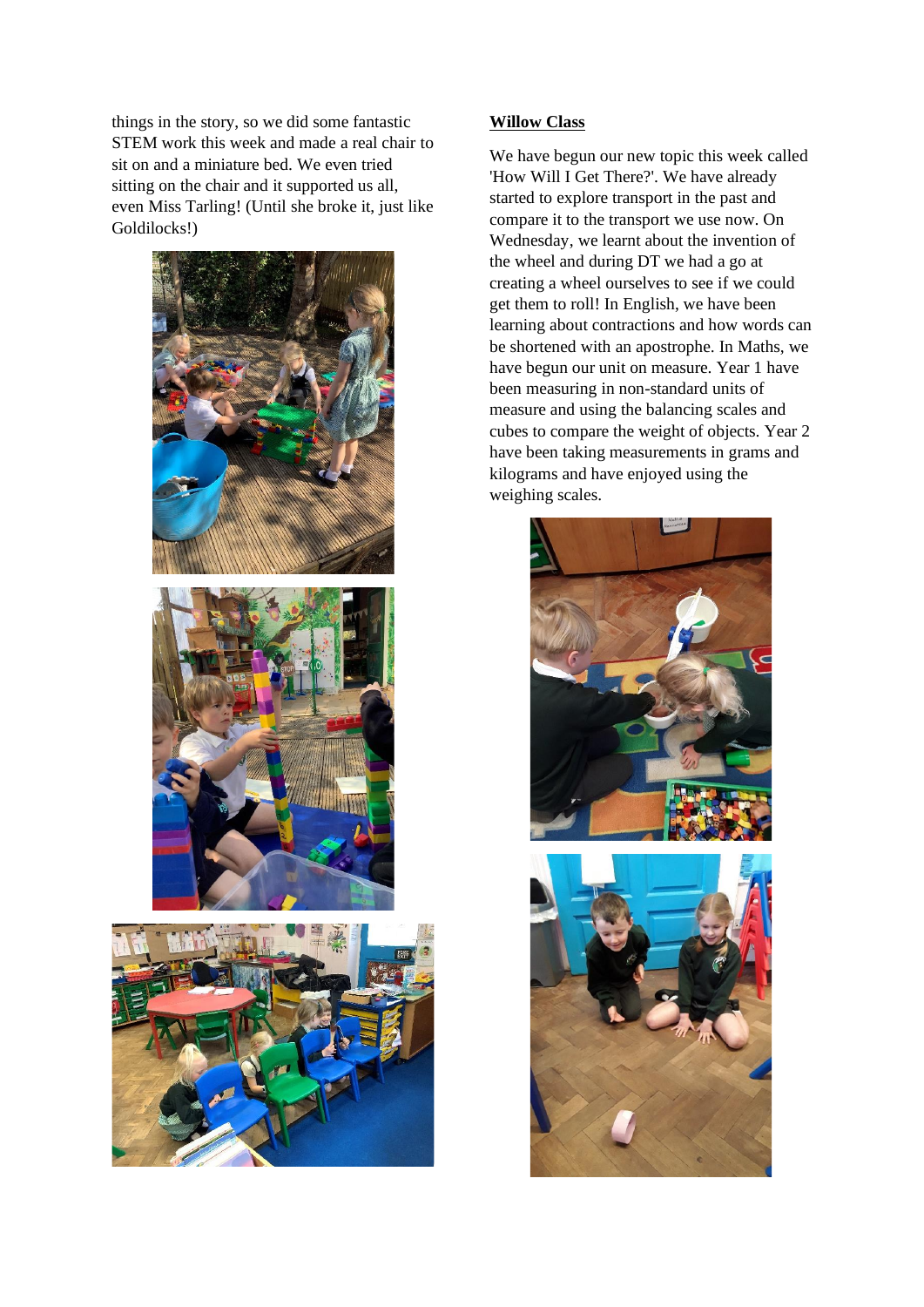

# **Hawthorn Class**

We have had a great week in Hawthorn and it was lovely to welcome all the children back after the Easter break.

We have started our new topic and the children have explored the water cycle learning all the scientific names for the different stages of the cycle. In Geography, we have learned about the lines of latitude and longitude.

In English, we have started our unit of work on The Mousehole Cat by Antonia Barber. The children started the week by exploring the village in Cornwall the book is based on. In Maths, we are ordering, comparing and adding decimals and fractions. We have one more week developing these skills before we move onto time.

In Art, the children used watercolours to recreate some of the beautiful illustrations from The Mousehole Cat and then in French the children were explaining what the weather was like.



# **Juniper Class**

We have had a great start to the new term and the children have been really engaged with learning about the Titanic in English. This week we began by finding out more about the Titanic and we have learnt how we can create a persuasive leaflet using a variety of different figurative language techniques.

The children started their cricket sessions with a coach from Dumbleton cricket club this week on the school field and everyone thoroughly enjoyed it. In DT we started our 'Great Savoury Bake Off' topic by leaning about food miles and where different produce comes from.

We have also been taking part in a mini mindfulness moment each day which has given us time to reflect. In PSHE we have been discussing the future and where we want to be in 10-15 years' time (there were some very interesting responses!)

In Juniper class we were very excited to hear that Corin and Cameron have been selected to play tennis for county. Only four people from the whole county were chosen so this is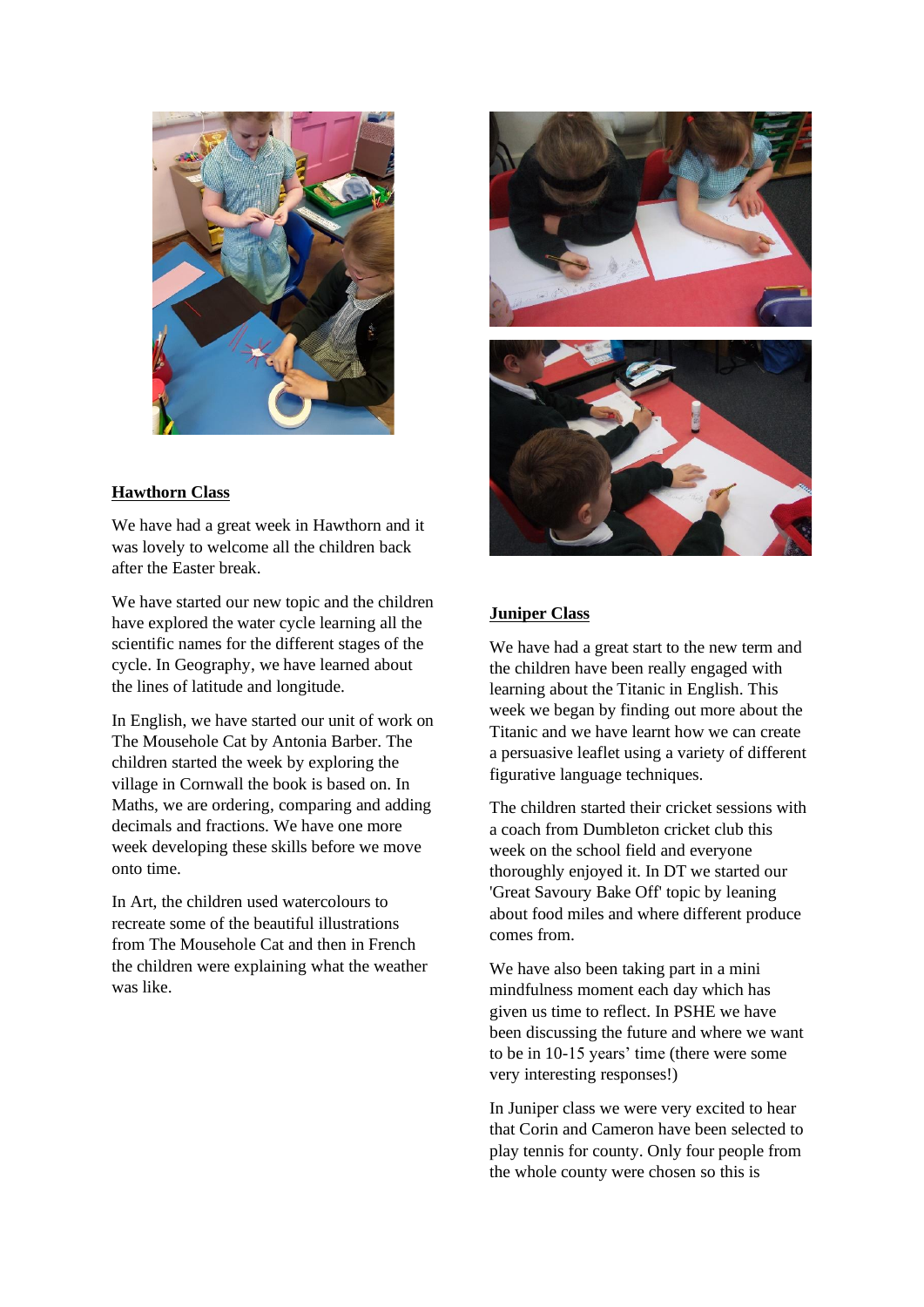fantastic news to hear. They will be travelling to tournaments as far away as Cornwall!







#### **Stars of the Week**

#### **Maple Class:**

Star of the week: Edie Hill, for fantastic work in Literacy and using fantastic vocabulary to describe the story settings

Value of the week: Logan Payne, for demonstrating perseverance in all he does

#### **Willow Class:**

Value star of the week - Mark: For being a compassionate friend and always being willing to help others Star of the week - Archie: For always

persevering to ensure his handwriting is the best that it can be

#### **Hawthorn Class:**

Value: Harris for perseverance with decimals.

Star of the Week: Betsy, fantastic adventurous vocabulary when describing the Storm Cat.

#### **Juniper Class:**

Value: Jacob - For always being a polite and caring friend, considerate and helpful.

Star of the Week: Jake C - Working consistently hard this week, especially in maths

## **Diary Dates**

Please be aware that these may be subject to change.

#### **April**

| 27 <sup>th</sup> | Juniper Scholastic Workshop with |
|------------------|----------------------------------|
|                  | <b>Stuart Lawrence</b>           |
|                  |                                  |

Parents Evening

- 28<sup>th</sup> Parents Evening
- $30<sup>th</sup>$  Swimming Year 5 and 6

## **May**

- $2rd$ **Bank Holiday**
- $6<sup>th</sup>$ KS1 Trip to GWSR
	- RNLI Virtual Presentation Yr3/4
- $7<sup>th</sup>$ Swimming Year 5 and 6
- 13<sup>th</sup> Life Education visits whole School
- $14<sup>th</sup>$  Swimming Year 5 and 6
- 18<sup>th</sup> KNex Challenge
- 21st Maypole Dancing Swimming Year 5 and 6
- $28<sup>th</sup>$  Break up for half term Swimming Year 5 and 6